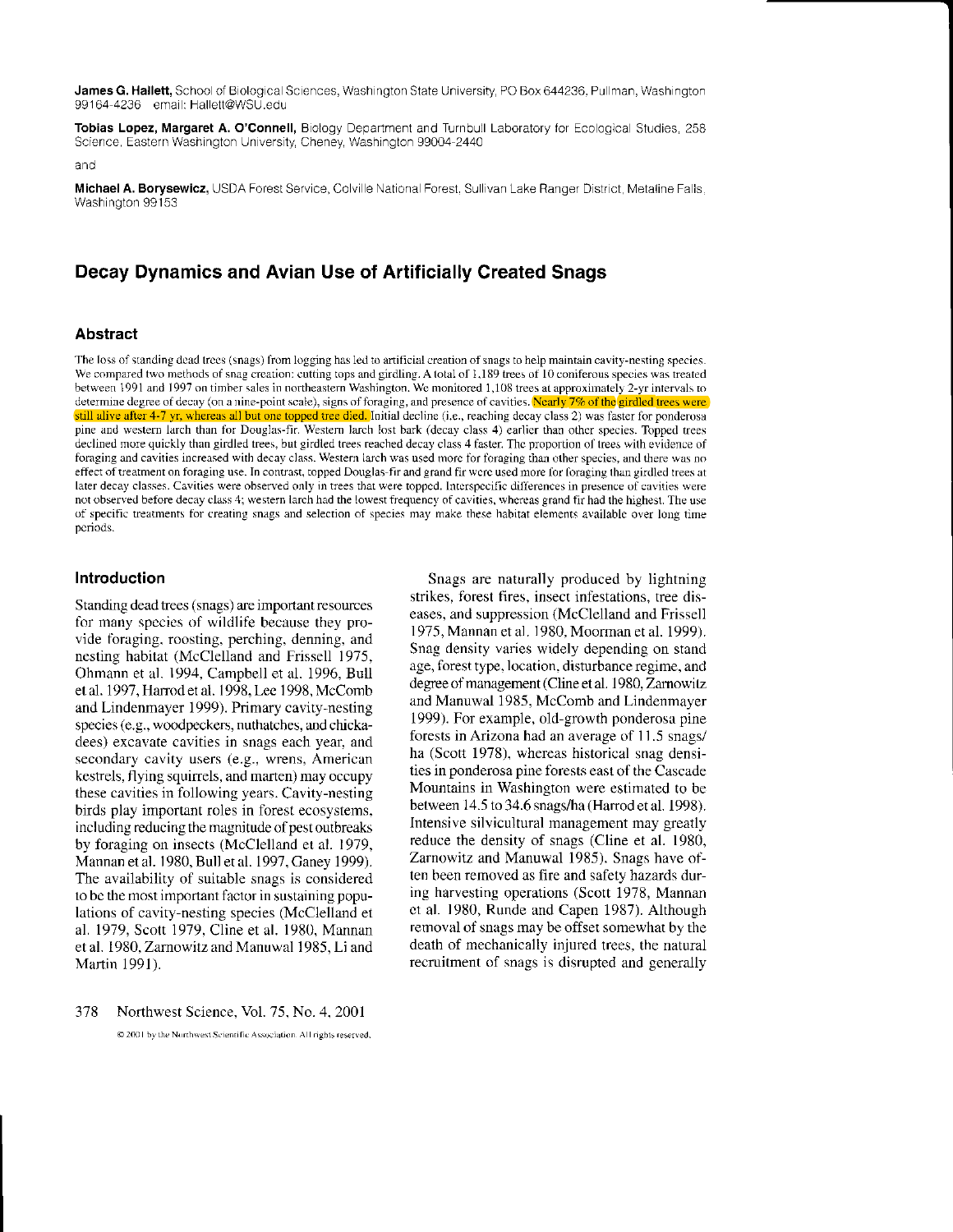results in lower snag densities over time (Cline et al. i980).

Various prcscriptions have been suggested for providing adequate snag densities for different forest types (Mcclelland and Frissell 1975, Mannan 1977, Scott 1978, McClelland et al. 1979, Scott 1979, Cline et al. 1980, Steeger and Hitchcock 1998). State and federal regulatory agencies have responded by developing rules for the number of snags or green trees to be retained after harvest. To augment snag densities for wildlife, managers began experimenting with methods to create snags artificially ~30 yr ago (Lewis 1998). A recent survey of forest managers in the Pacific Northwest found that common mcthods used to create snags included fully or partially rcmoving the crown of ffees with chainsaws or explosives (i.e., topping), girdling in or near the base of the crown, and fungal inoculation (Lewis 1998). Although the use of these methods has become more widespread in the westem U.S., their effective ness has not been well documented (Parks et al. 1999).

Bull and Partridge (1986) evaluated six methods of snag creation in ponderosa pine (Pinus ponderosa) forests in northeastern Oregon. Over a 5-yr period, they compared rates at which trees died and subsequently fell over and avian use of snags created by girdling, topping with chainsaw, topping with dynamite and inoculating with fungi, girdling and inoculating with tungi, injecting with herbicide, and baiting with an insect pheromone. Although topping trees by chainsaw was the second most costly method, trees treated by this method died the fastest. rcmained standing the longest, and were most usedby cavity nesters (Bull and Partridge 1986). From a safety standpoint, however, topping trees with chainsaws is considered the most dangerous method (Lewis 1998).

Further evaluation of methods to create snags must consider differences between tree species. For example, because ponderosa pine has a higher sapwood to heartwood ratio than many other conifers, woodpeckers typically excavate their cavities entirely within the sapwood (Bull et al. 1997). Therefore the effectiveness of methods that promote sapwood rot (e.g., girdling) versus those that promote heartwood rot (e.g., fungal inoculation) might vary between species (Lewis 1998). Recent studies comparing snag creation methods in western forests have been conducted in ponderosa pine (Bull and Panridge 1986, Parks et al. 1999). There is a clear need for similar studies in other forest types (Parks et al. 1999).

Our objective was to evaluate the effectiveness of artificially created snags by examining the effects of method of snag creation, tree species, and rate of decay on use by cavity-nesting birds in mixcd coniferous forests. Specitically. we addressed the following questions: How quickly do trees decay following treatment. and how does this vary between snag creation methods and among tree species? How is foraging and nesting use by cavity nesters affected by the method of snag creation and degree of decay?

### Methods

#### Study Area

The study was conducted on 23 different timber sales in the Sullivan Lake Ranger District on the 77,000-ha Colville National Forest, located in the northeastern corner of Washington State. The second-growth coniferous forests of this region vary in species composition (Table l) and may have a small deciduous component. Most harvest units were in the western redcedar-western hemlock (Thuja plicata-Tsuga heterophylla)  $(81\% \text{ of } 120)$ units) or Douglas-fir-grand fir (Pseudotsuga  $menziesii-Abies grandis)$  (17%) associations with a few in the subalpine fir/Oregon boxwood (Abies lasiocarpal Pachistima myrsinites) (2%) association. The terrain is rolling hills and the sales were at elevations of 750 to 1,500 m.

#### Creation of Snags

To meet the USDA Forest Service requirements of  $\geq$ 10 snags per harvested hectare (Lowe 1995), snag creation was initiated in 1990. Wc selected trees that were representative of each stand and that were  $>28$ -cm diameter at breast height (dbh). We chose larger diameter trees because some species of cavity-nesting birds require them (Thomas et al. 1979), and because they arc likely to re main standing over a longer time period than small diameter trees (Morrison and Raphael 1993). We treated fewer ponderosa pine later in the study because of the relative rarity of large diameter trees of this species in this region.

Snags were created by cutting the tops of trees or by girdling above the first whorl of live branches at a height >10 m. Girdles were created by using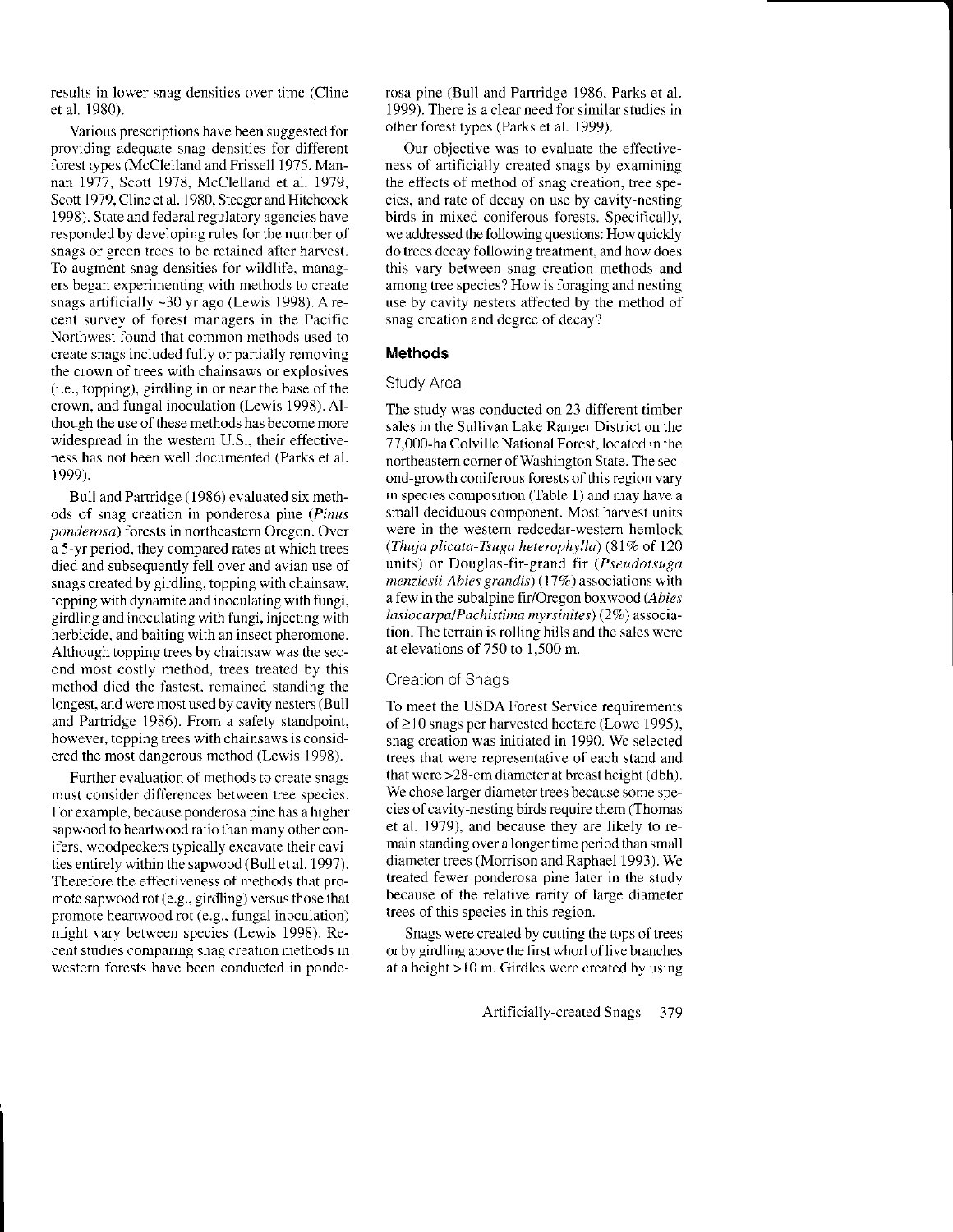TABLE 1. Tree species, number of trees treated by girdling and topping, mean diameter at breast height (cm). and mean height (m) at the time of treatment.

| Species          |     | Treatment type (n)<br>Girdled Topped Total |      | Mean<br>dbh | Mean<br>height |
|------------------|-----|--------------------------------------------|------|-------------|----------------|
| Douglas-fir      | 351 | 138                                        | 489  | 52.9        | 28.1           |
| Western larch    | 331 | 94                                         | 425  | 49.0        | 33.2           |
| Grand fir        | 38  | 29                                         | 67   | 50.5        | 27.9           |
| Western redeedar | 15  | 42                                         | 57   | 56.3        | 22.0           |
| Lodgepole pine   | 34  | 5                                          | 39   | 37.5        | 27.0           |
| Western hemlock  | 12  | 21                                         | 33   | 51.5        | 24.1           |
| Ponderosa pinc   | 1   | 31                                         | 32   | 62.1        | 22.3           |
| Engelmann spruce | 10  | 18                                         | 28   | 56.9        | 26.3           |
| White pine       |     | Ħ                                          | 12   | 59.8        | 19.5           |
| Subalpine fir    | 3   | Ū                                          | 3    | 47.8        | 34.5           |
| All species      | 796 | 389                                        | 1185 | 51.5        | 29.3           |

a hand saw to make two parallel cuts (about l5 cm apart) around the tree and then removing the intervening bark and cambium with an axe. We do not consider treatment of trees by fungal inoculation, which began in 1998, because insufficient time had elapsed for decay to occur. Treated trees were tagged with a wildlife sign and unique number. painted with an orange stripe and "T" at breast height on the tree. and located on area maps ofeach individual stand to aid in retuming to them. Height of each tree was estimated with a clinomcter befbre treatment, and species and dbh were recorded.

Treated trees wcre usually located near the boundary of a harvest unit, although in some cases they were spread across the cntire unit. To the extent possiblc. treated trees were in arcas that would reduce the likelihood of their loss to firewood cutters (e.9.. steep slopes or away from access roads).

## Monitoring

Trees were revisited at roughly 2-yr intervals between 1992 and 1999. At the time of monitoring, we measured height with a clinometer and noted any breakage of the trunk. We examined the bark of each tree for obvious evidence of foraging (i.e., presence of drill holes) by cavity-nesting birds. We used binoculars to scan each tree for signs of cavity excavation and for conks (fruiting bodies of fungi). We recorded foraging, nesting, and fungi as present or absent. Tree decay was evaluated on a scale consisting of nine sequential, non-overlapping stages as described by Thomas etal. (1979).

380 Hallett et al.

The stages proceed from live tree (class l) to decline (2-browning of needles), death (3-loss of needles, but fine branching still evident), loose bark (4–loss of fine branching, cracks in bark), bark lost (5-few branches remain), broken (6top of tree lost), decomposed (7-advanced decay, additional breakage of the trunk). down material (8-most of trunk is on the ground), and stump (9).

## Data Analysis

To examine the effects of tree species, method of snag creation, and species  $\times$  method interaction on time to reach each decay class, we conducted separate two-way analyses of variance (ANOVA) for each decay class. We also considered models with dbh included as an additional covariate to assess the effects of tree size on time to decay. Following a significant analysis, we used Hochberg's GT2 multiple comparisons test to determine differences between tree species means. This method is appropriate for unequal sample sizes (Sokal and Rohlf 1995).

We examined changes in the frequencies of trees with conks between decay classes and between snag creation methods using  $\chi^2$ -tests (Sokal and Rohlf 1995). Similarly, we used  $\chi^2$ -tests to examine changes in frequency of foraging and nesting use by cavity-nesting birds between decay classes, snag creation methods, and tree species.

Tests were considered significant at  $P \le 0.05$ . All analyses were conducted with the Statistical Analysis System (SAS Institute Inc. 1988).

# **Results**

We girdled 797 trees and topped 392 to create I,189 snags between 1990 md 1997 (mean = 5l .7 trees/sale; range, 10-138 trees/sale). Topping was used initially in 1990 and 1991 ( $n = 387$ ), but in 1992 only five trees were teated this way. Girdling became the principal method for creating snags from 1992 to 1997 ( $n = 797$ ). Only four deciduous trees were treated and are not considered further. Douglas-fir and western larch (Larix occidentalis) accounted for 77% of all trees treated. and grand fir, western redcedar, and lodgepole pine (Pinus contorta) accounted for an additional l47c (Table 1).

Of the 1,189 treated trees, 67 were not monitored and 14 could not be located subsequently.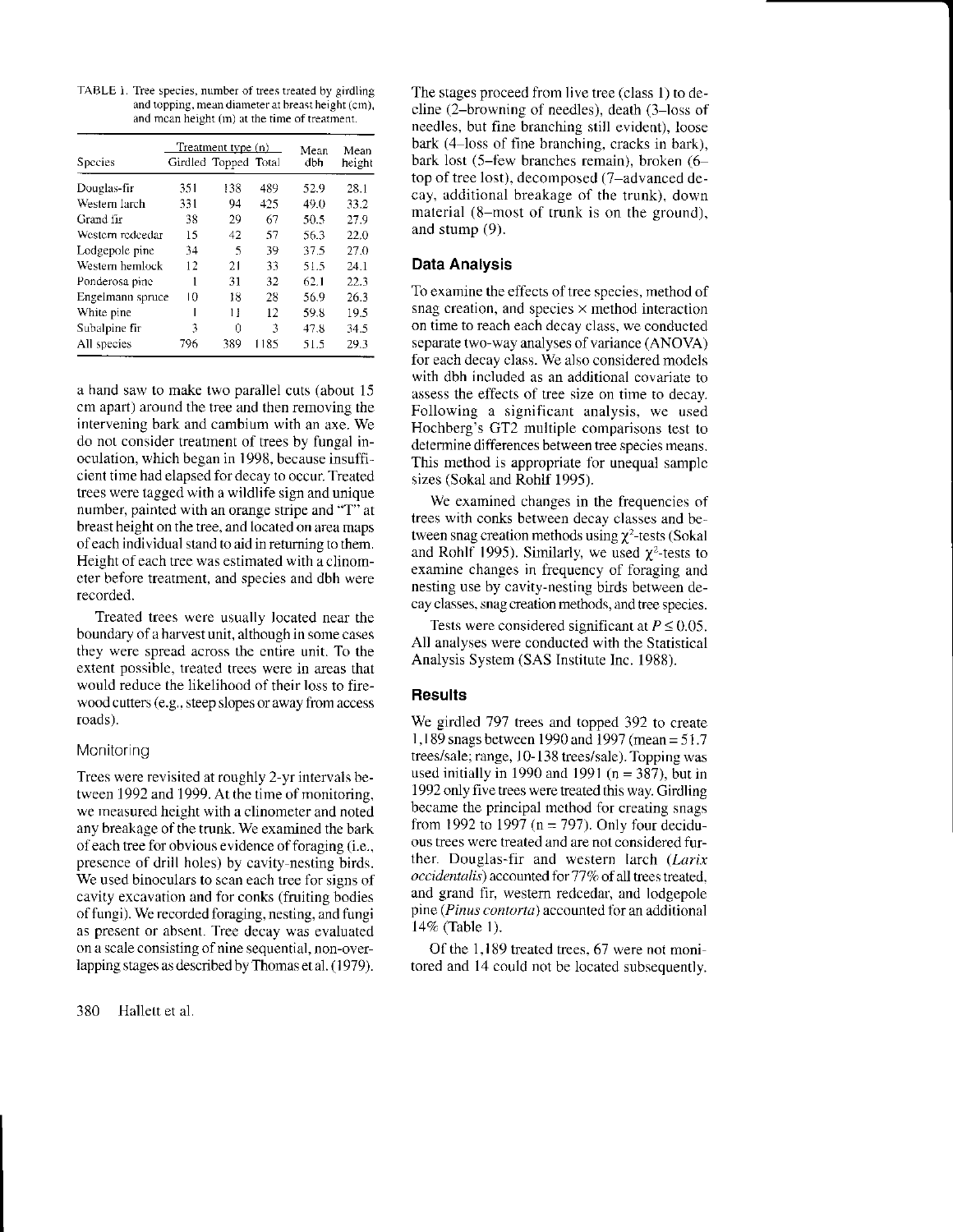We revisited 1,108 treated trees an average of 2.3 times (range, 1-6 times) and at an average interval of 2.4 yr. Trees were monitored for an average period of  $5.5$  yr (range,  $1-8$  yr). Only a few of the monitored trees were lost during the study period: 17 fell over (five at one site) and nine were cut for firewood. Twelve trees revisited at least once after treatment could not be located in subsequent visits, and these trees probably had fallen ovcr or were cut.

Some trees  $(n = 131)$  showed no sign of declinc by the end of the study. Of these, a greater proportion of trees treated by girdling  $(6.8\% \text{ of }$ 797) were still alivc 4 yr after treatment (range 4 to 7 yr) than those treated by topping  $(0.3\% \text{ of }$ 392 trees;  $\chi^2$  = 36.6, *P* < 0.001). In several cases, the girdle appeared to be healing over. The remaining 76 live trees were treated by girdling in 1996 and 1997, and sufficient time may not have elapsed for the trees to decline.

# Decay Trajectories

Only 13 trees reached decay classes  $>4$  and consequently we focus on decay classes 2 to 4. For each decay class, the overall ANOVA examining the effects of tree species, method of snag creation, and species  $\times$  method interaction on time to reach the decay class was significant  $(P < 0.001)$ for all classes). Diameter at breastheight was sig nificant only for decay class 2 ( $F = 8.1$ , df = 1, 434,  $P < 0.005$ ). Larger diameter trees declined taster initially. but subsequent decay was unaffected by tree size. There were interspecific differences in the time required to reach each decay class ( $P < 0.001$  for all classes). Method of snag creation and species  $\times$  method interaction were significant for decay classes 2 and 4 (method of snag creation: decay class 2,  $F = 97.8$ , df = 1, 434,  $P < 0.0001$ ; decay class 3,  $F = 1.84$ , df = 1, 590,  $P < 0.17$ ; decay class 4,  $F = 102.5$ , df = 1, 225,  $P < 0.0001$ ; interaction: decay class 2,  $F =$ 2.53, df = 6, 434,  $P < 0.02$ ; decay class 3,  $F = 1.72$ , df = 6, 590,  $P < 0.11$ ; decay class 4,  $F = 2.43$ , df  $= 5, 225, P < 0.04$ ).

Hochberg's GT2 comparisons between pairs of means revealed relatively few significant dif: ferences between species in the time to reach a decay class. In part, this was due to differences in variances and sample sizes across species (Table 2). Douglas-fir took significantly longer to reach decay class 2 than western larch or ponderosa pine. These differences disappeared by decay class 3. Western hemlock, however, took significantly longer to reach decay class 3 than westem larch or white pine. The time required to reach decay class 4 was similar for most species, but significantly less time was required for western larch than for Douglas-fir, grand fir. or Engelmann spruce. We further examined the effects of snagcreation method on time to decay by conducting separate analyses for the three species with the largest sample sizes for each decay class (Table 3). For each species, initial decline (decay class 2) proceeded more quickly for rees treated by topping. Time to decay to class 3 was generally similar for both treatments. For class 4, however, time to decay was longer for trees created by topping for all three species (Table 3).

Conks were absent from live trees and rare on declining trees for both treatments (Table 4). The proportion of trees with conks increased significantly from decay class 2 to decay class 3 for

TABLE 2. Mean time (years) since treatment to reach decay classes 2 to 4 for each spccies. Means are not corrected for snagcrcation nrcthod (i.e.. topping or girdling). Sample sizes arc fic numbcr of trees observed at each decay class.

|                  | Decay class |           |             |                     |     |     |           |     |                |  |  |
|------------------|-------------|-----------|-------------|---------------------|-----|-----|-----------|-----|----------------|--|--|
|                  | 2           |           |             |                     |     |     |           |     |                |  |  |
| Species          | x           | <b>SE</b> | $\mathbf n$ | $\boldsymbol{\chi}$ | SE  | n   | $\bar{x}$ | SE  | $\mathbf n$    |  |  |
| Western hemlock  | 2.0         | 0.4       | 14          | 5.4                 | 0.7 | 15  |           |     |                |  |  |
| Douglas-fir      | 2.0         | 0.1       | 185         | 3.9                 | 0.1 | 274 | 5.9       | 0.2 | 58             |  |  |
| Lodgepole pine   | 1.9         | 0.2       | 12          | 3.5                 | 0.5 | 17  | 4.8       | 0.9 | 6              |  |  |
| Grand fir        | 1.9         | 0.3       | 21          | 4.1                 | 0.5 | 22  | 6.1       | 0.4 | 20             |  |  |
| Western redcedar | 1.7         | 0.3       | 29          | 4.3                 | 0.6 | 23  | 7.0       | 1.0 | $\overline{2}$ |  |  |
| Western larch    | 1.5         | 0.1       | 170         | 3.6                 | 0.1 | 208 | 4.9       | 0.2 | 123            |  |  |
| Engelmann spruce | 1.3         | 0.2       |             | 3.3                 | 0.4 | 18  | 6.5       | 0.5 | 13             |  |  |
| Ponderosa pine   | 1.0         | 0.0       | 15          | 3.4                 | 0.6 | 23  | 5.1       | 0.6 | 9              |  |  |
| White pine       | 1.0         | 0.0       |             | 2.3                 | 0.3 | 6   | 5.8       | 0.9 | 8              |  |  |

Artificially-created Snags 381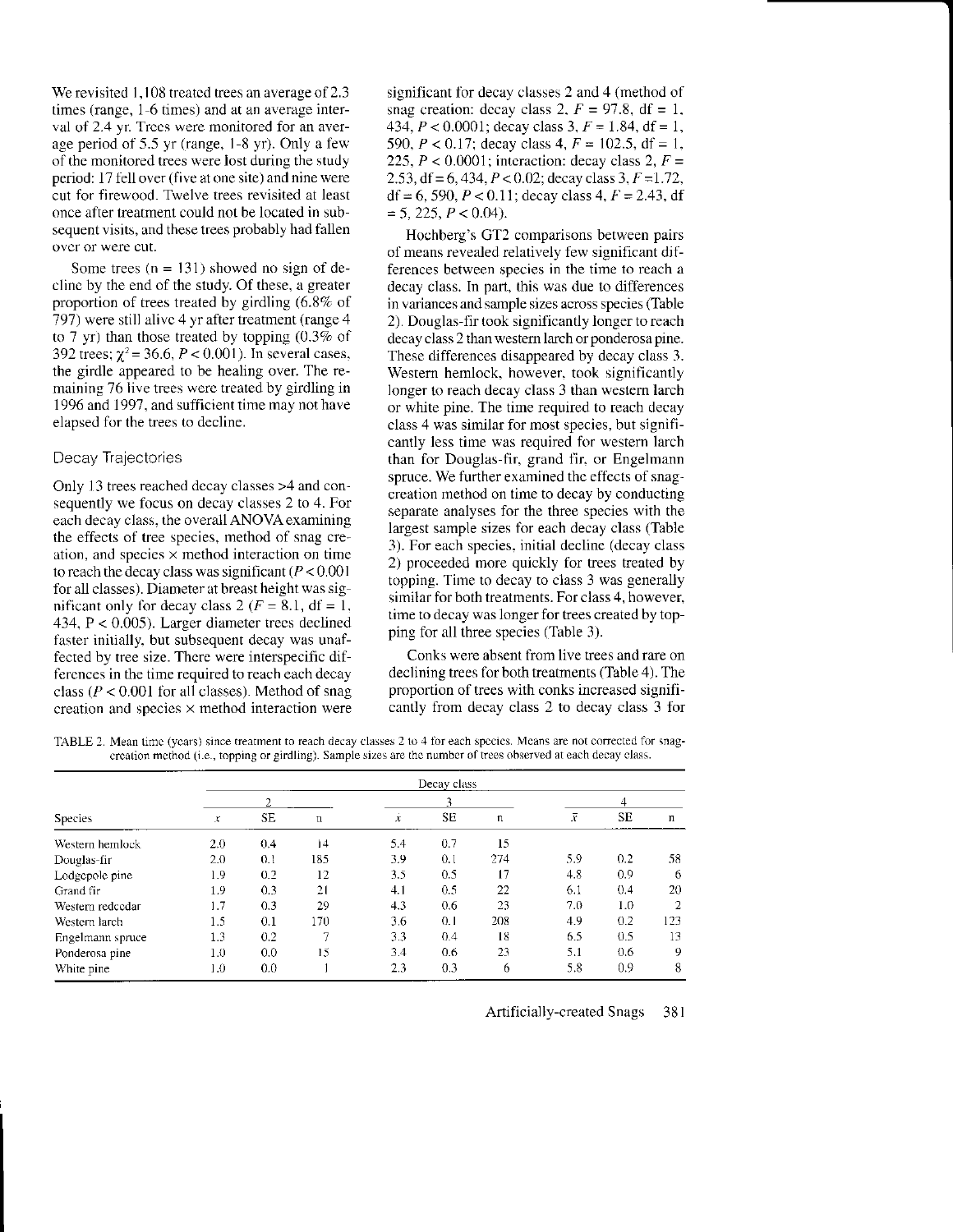TABLE 3. The effects of snag-creation method on decay time (years) for three tree species.

|                | Decay class    | Girdled        |           |     |                | <b>Topped</b> |              |      |        |
|----------------|----------------|----------------|-----------|-----|----------------|---------------|--------------|------|--------|
| <b>Species</b> |                | $\overline{x}$ | <b>SE</b> | n   | $\overline{x}$ | SE            | $\mathbf{n}$ | F    | P      |
| Douglas-fir    | $\overline{2}$ | 2.30           | 0.10      | 143 | 1.02           | 0.02          | 46           | 57.5 | 0.0001 |
|                | 3              | 4.04           | 0.09      | 160 | 3.41           | 0.23          | 114          | 8.0  | 0.005  |
|                | 4              | 5.30           | 0.14      | 33  | 6.64           | 0.28          | 25           | 20.9 | 0.001  |
| Western larch  | 2              | 1.70           | 0.08      | 122 | 1.04           | 0.03          | 48           | 28.5 | 0.001  |
|                | 3              | 3.53           | 0.23      | 70  | 3.41           | 0.11          | 138          | 0.26 | 0.61   |
|                | $\overline{4}$ | 4.44           | 0.13      | 104 | 7.26           | 0.20          | 19           | 75.3 | 0.001  |
| Grand fir      | 2              | 2.73           | 0.43      | Ħ   | 1.00           | 0.0           | 10           | 14.7 | 0.001  |
|                | 3              | 4.21           | 0.68      | 14  | 3.87           | 0.23          | 8            | 0.13 | 0.72   |
|                | 4              | 4.33           | 0.49      | 6   | 6.86           | 0.46          | 14           | 10.7 | 0.001  |

TABLE 4. Frequency of occurrence of conks and of evidence of foraging by cavity-nesting birds across all tree species by treatment and decay class. Differences between snag creation methods at each decay class were determined by  $\chi^2$ .

|                |                |      | Girdled     | <b>Topped</b> |     |          |          |
|----------------|----------------|------|-------------|---------------|-----|----------|----------|
| Tree condition | Decay class    | %    | $\mathbf n$ | %             | n   | $\chi^2$ | P        |
| Conks          |                | 1.6  | 316         | 0.7           | 147 |          |          |
|                | 3              | 17.5 | 326         | 32.3          | 282 | 19.5     | < 0.0001 |
|                | 4              | 28.0 | 150         | 33.7          | 89  | 0.86     | 0.35     |
| Foraging       | $\overline{2}$ | 17.8 | 309         | 16.3          | 147 | 0.15     | 0.70     |
|                | 3              | 60.9 | 312         | 65.2          | 282 | 1.20     | 0.27     |
|                | 4              | 86.0 | 150         | 86.5          | 89  | 0.13     | 0.91     |

both treatments (topping,  $\chi^2$  = 58.9, P < 0.0001; girdling,  $\chi^2$  = 46.5, P < 0.0001), although the proportion was greater for trees treated by topping by decay class 3. Topped trees showed no significant difference in the proportion with conks from decay class 3 to decay class 4 ( $\chi^2$  = 0.02, P = 0.9), whereas girdled trees increased significantly  $(\chi^2)$  $= 6.9, P = 0.009$ . The proportion of trees with conks did not differ significantly between the two treatments at decay class 4 (Table 4).

Only six  $(0.8\%)$  of the girdled trees had broken tops by the end of our monitoring period. All of these trees were decay class 3 or 4, and the loss of the top was observed 4-6 yr after treatment.

### Foraging Use

With the exception of the few Englemann spruce (Picea engelmannii) and white pine (Pinus monticola) monitored at decay class 2, some evidence of foraging was observed on all species at all decay classes (Table 5). A few trees were used for foraging as early as 1 yr after treatment. The percentage of trees used for foraging increased

382 Hallett et al. significantly between decay class 2 (17.2% of 454) trees) and decay class 3 (63.1% of 593 trees;  $\gamma^2$  = 220.7,  $P < 0.0001$ ) and between decay class 3 and decay class 4 (86.5% of 237 trees;  $\chi^2$  = 44.1,  $P < 0.0001$ ). Compared across all species, there were no differences in the frequencies of foraging use between the different methods of snag creation at any stage of decay (Table 4).

Comparisons of foraging activity and snag creation method for the three most common tree species, western larch, Douglas-fir, and grand fir, revealed more frequent foraging activity on topped than girdled trees at some decay classes for the latter two species. For Douglas-fir, 60.5% of 114 of the topped trees and 39.0% of 154 girdled trees had signs of foraging activity at decay class 3 ( $\gamma^2$  $= 7.59, P = 0.006$ . At decay class 4, 88.0% of 25 topped Douglas-fir trees had signs of foraging, compared to 63.6% of 33 girdled trees ( $\chi^2$  = 4.40,  $P = 0.04$ ). Although few grand fir trees were observed at decay class 4, topped trees had more frequent foraging activity  $(85.7\% \text{ of } 14 \text{ trees})$  than girdled trees (33.3% of 6 trees;  $\chi^2 = 5.49$ ,  $P = 0.02$ ).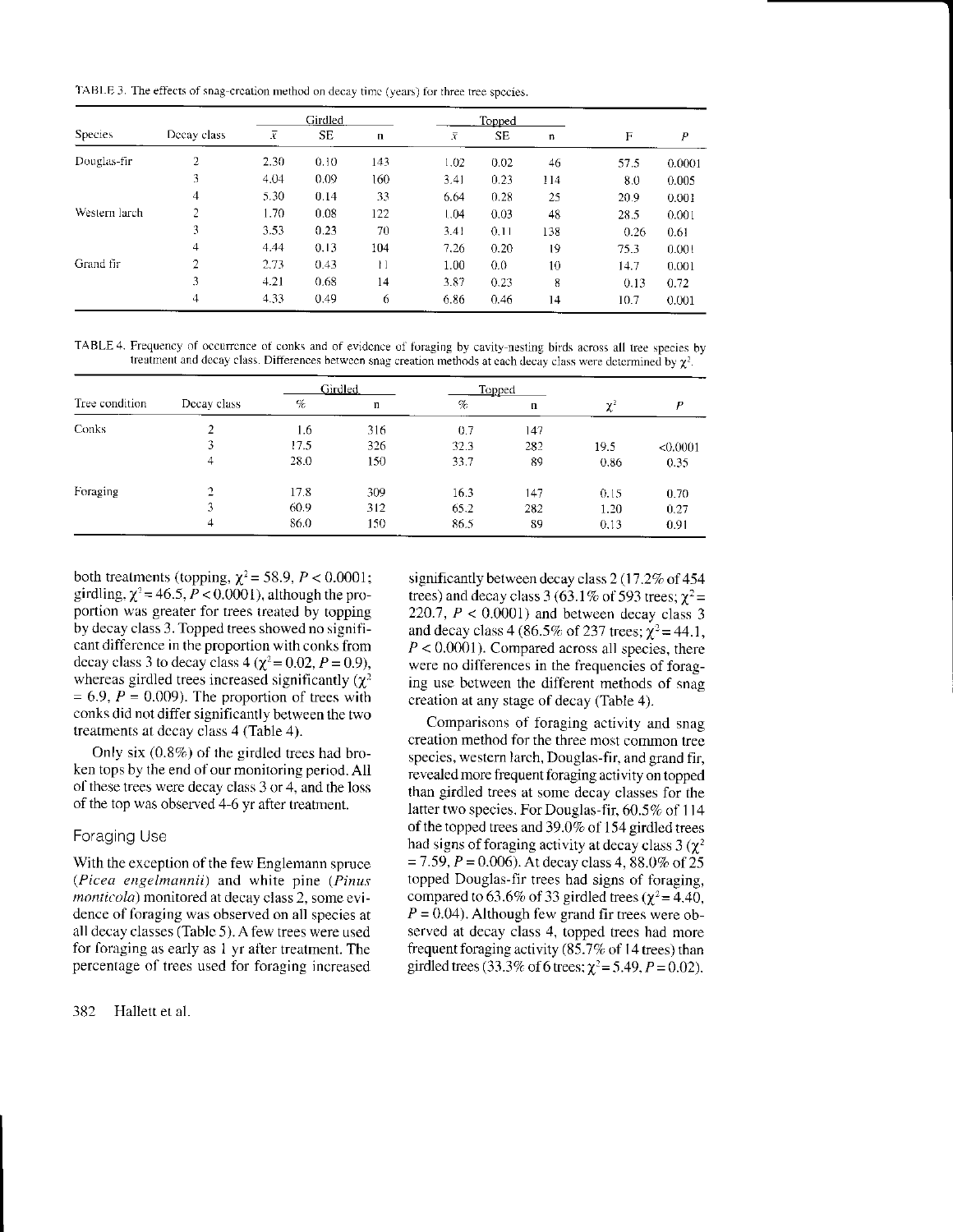TABLE 5. Frequency of foraging activity on each tree species by decay class. Trees were considered to be used for foraging if signs of foraging activity were observed at any time while in a given decay class.

| <b>Species</b>   | Decay class       |              |                   |             |                   |              |  |  |  |  |  |  |
|------------------|-------------------|--------------|-------------------|-------------|-------------------|--------------|--|--|--|--|--|--|
|                  |                   |              | 3                 |             | 4                 |              |  |  |  |  |  |  |
|                  | Trees used $(\%)$ | $\mathbf{n}$ | Trees used $(\%)$ | $\mathbf n$ | Trees used $(\%)$ | $\mathbf{n}$ |  |  |  |  |  |  |
| Western larch    | 28.8              | 170          | 88.1              | 202         | 96.8              | 123          |  |  |  |  |  |  |
| Western hemlock  | 21.4              | 14           | 86.7              | 15          |                   |              |  |  |  |  |  |  |
| Western redcedar | 20.7              | 29           | 30.4              | 23          |                   |              |  |  |  |  |  |  |
| Ponderosa pine   | 13.3              | 15           | 65.2              | 23          | 100.0             | 9            |  |  |  |  |  |  |
| Douglas-fir      | 8.7               | 185          | 50.8              | 268         | 74.1              | 58           |  |  |  |  |  |  |
| Lodgepole pine   | 8.3               | 12           | 35.3              | 17          | 100.0             | 6            |  |  |  |  |  |  |
| Grand fir        | 4.8               | 21           | 38.1              | 21          | 70.0              | 20           |  |  |  |  |  |  |
| Engelmann spruce | 0.0               |              | 50.0              | 18          | 61.5              | 13           |  |  |  |  |  |  |
| White pine       | 0.0               |              | 33.3              | 6           | 75.0              | 8            |  |  |  |  |  |  |

TABLE 6. The number of trees with nest cavities for each species by decay class and method of snag creation, and the proportion of trees with cavities and the number of trees examined for each treatment and decay class. Trees were considered to be used for nesting if signs of cavity building were observed at any time while in a given decay class.

|                  | Decay class    |              |               |                |                |                 |               |     |             |                |               |             |  |
|------------------|----------------|--------------|---------------|----------------|----------------|-----------------|---------------|-----|-------------|----------------|---------------|-------------|--|
| <b>Species</b>   |                |              |               |                |                |                 |               |     |             | 4              |               |             |  |
|                  | Girdled $(\%)$ | $\mathbf{u}$ | Topped $(\%)$ | $\mathfrak n$  | Girdled $(\%)$ | $\mathbf n$     | Topped $(\%)$ | n   | Girdled (%) | n              | Topped $(\%)$ | $\mathbf n$ |  |
| Douglas-fir      | 0              | 139          | (2.2)         | 46             | 0              | 1.54            | 9(7.9)        | 114 | 0           | 33             | 12 (48.0)     | 25          |  |
| Western larch    | 0              | 122          | $\Omega$      | 48             | 0              | 132             | 4(5.7)        | 70  | 0           | 104            | 1(5.3)        | 19          |  |
| Lodgepole pine   | $\left($       | 12           |               |                | $\Omega$       | $\overline{14}$ | $\Omega$      | 3   | 0           | 4              | $\Omega$      |             |  |
| Western redcedar | $\Omega$       | 12           | $\Omega$      | 17             |                |                 | 1(4.3)        | 23  |             |                | 1(50.0)       | 2           |  |
| Grand fir        | 0              | 11           | 1(10.0)       | $\overline{0}$ | 0              |                 | 4(28.6)       | 14  | $\Omega$    | 6              | 10(71.4)      | 14          |  |
| Western hemlock  | 0              |              | 0             |                |                |                 | 3(20.0)       | 15  |             |                |               |             |  |
| Engelmann spruce | 0              | 3            | 0             | 4              | 0              | 3               | 2(13.3)       | 15  | 0           | $\overline{2}$ | 3(27.3)       | 11          |  |
| Ponderosa pine   | 0              |              | 0             | 14             | 0              |                 | 2(9.1)        | 22  |             |                | 1(11.1)       | 9           |  |
| White pine       | 0              |              |               |                | 0              |                 | $\theta$      | 5   | 0           |                | 3(42.9)       |             |  |

When compared against all other species combined, western larch was used for foraging to a greater extent than other species at all decay classes (decay class 2,  $\chi^2$  = 25.9, *P* < 0.0001; decay class<br>3,  $\chi^2$  = 82.5, *P* < 0.0001; decay class 4,  $\chi^2$  = 23.0,  $P < 0.0001$ ).

### **Nesting Use**

After 7 yr, none of the girdled trees in any decay class showed any evidence of nesting use as determined by the presence of cavities (Table 6). Some topped trees, however, had cavities as early as decay class 2 (1.4% of 146 trees of all species) with the first cavities observed 3 yr after treatment. The proportion of topped trees with cavities increased both at decay class 3 (8.9%,  $n =$ 281,  $\chi^2 = 9.2$ ,  $P < 0.002$ ) and at decay class 4<br>(34.8%, n = 89,  $\chi^2 = 35.4$ ,  $P < 0.0001$ ).

Of the five most common species observed with cavities at decay class 2 ( $\chi^2$  = 6.3, df = 4, P = 0.177) and the seven most common species observed with cavities at decay class 3 ( $\chi^2$  = 10.6,  $df = 6, P = 0.10$ , there were no significant differences between species in the frequency of trees with cavities (Table 6). In contrast, at decay class 4, there were significant differences among the six most common tree species in the frequency of trees with cavities ( $\chi^2$  = 20.1, df = 5, P = 0.001; Table 6). Western larch had lower nesting use than Douglas-fir ( $\chi^2$  = 9.5, P = 0.002), grand fir ( $\chi^2$  = 15.9,  $P < 0.0001$ ), and white pine ( $\chi^2 = 5.6$ ,  $P =$ 0.02). The frequency of grand fir trees with cavities was greater than western larch, ponderosa pine  $(\chi^2 = 7.99, P = 0.005)$ , and Engelmann spruce  $(\chi^2 = 4.8, P = 0.03)$ .

> Artificially-created Snags 383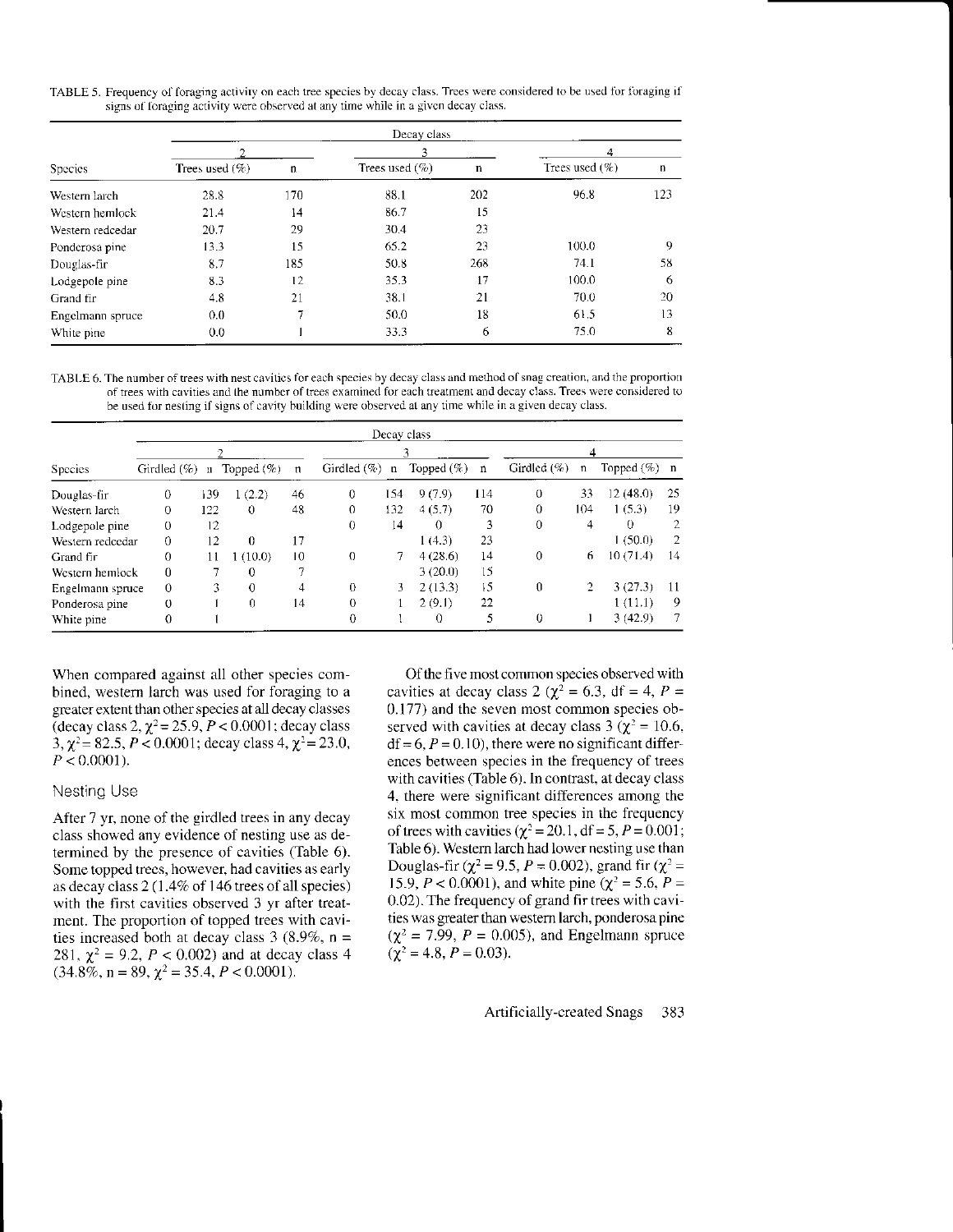### **Discussion**

The creation of snags by killing healthy trees is one of several management strategies for maintaining wildlife species that require these habitat elements in managed forests. Cavity-nesting species use artificially created snags for foraging and nesting, but there are differences in this use due to treatment method, degree of decay, and tree species (Tables 5, 6). In the following. we consider these differences and suggest strategies for future snag creation given our current state of knowledge.

The two treatments differed somewhat in their success at killing trees. Nearly 7% of the trees treated by girdling rernained vigorous after 4 yr whereas only one tree  $\left( \langle 1\% \rangle \right)$  treated by topping remained alive after 4 yr. Bull and Partridge (1986) reported similar success with topped ponderosa pine trecs in northeastern Oregon, but poorer success with girdling trees  $\langle$ <50% of girdled trees died). Parks et al. (1999), however, had close to  $100\%$  mortality of girdled ponderosa pine after 3 yr. The latter two studies both placed the girdle at I m above ground. but the procedure that Parks et al. (1999) used to girdle trees was similar to ours. Bull and Partridge (1986) girdled trees with lwo parailel saw cuts. but did notremove the bark and cambium.

Losscs of trees to wind throw or woodcutters were minor  $($ < $3.5\%$ ). Even including the cut trees, the proportion of trees lost was less than the  $13\%$ of girdled trees in 5 yr observed by Bull and Partridge (1986) or the 27-43% girdled trees after 6-7 yr observed by Parks ct al. (1999). These differences may be attributable to their inclusion of smaller diametcr trees, which may be more susceptible to wind throw, or to the lower placement of the girdle where breakage usually occurs. Girdling trees above the first whorl of branches. as in our study, does not result in loss of the entire snag due to wind-shear breaks at the wound site (Lewis 1998).

Topped trees declined faster initially than girdled trees (Table 3), and evidence of decay (e.g., presence of conks) also occurred earlier in topped trees. Spccies-specific differences in the time to decline to decay class 2 wcre more pronounced for girdJed trees (Table 3) with western larch and ponderosa pine declining more rapidly (Table 2). These differences largely disappeared by death of the tree (decay class 3). Interestingly, further decay after

384 Hallett et al.

death of the tree was slower for topped trees than for girdled ones (Table 3). Although dbh also affects decay rates (Cline et al. 1980), trees in our study wcre large (>50 cm dbh on average) and dbh only affected initial decline.

As anticipated from other srudies (Bull and Partridge 1986, Chambers et al. 1997), most trees that we treated by topping or girdling provided foraging habitat within 2-4 yr of treatmcnt. and most trees showed evidence of foraging within 5 7 yr Species-specific differences in decline wcre also associated with the proportion of trees used for foraging (Table 5). Western larch, in particular. declined quickly initially and was used most consistently for foraging.

Use of the artificial snags for excavation of cavities was not observed as early as foraging activity; only a small proportion of trees had cavities by decay class 4 (Tab1e 6). Importantly, cavities were observed as early as 3 yr after topping, whereas none of the girdled trees had cavities after 7 yr. Bull and Partridge (1986) reported similar results, but they monitored trees over only 5 yr and had much poorer success killing trees by girdling. Parks et al. (1999) reported cavities in girdled ponderosa pine trees after 7 yr We had only one girdled ponderosa pine in our study and can only speculate that species differences in the pattern of decay precluded use of girdled trees after 7 yr. Chambers et al. (1997) created Douglas-fir snags by topping and found a significant increase in cavities after 5 yr. However. their results are not directly comparable to ours because they reported the average number of cavities per tree, whereas we looked at presence or absence of cavities. Nestsite selection by primary cavity-nesting birds is influenced by dbh, sapwood and heartwood de cay, and wood hardness (McClelland and Frissell 1975, Mannan et al. 1980, Swallow et al. 1986. Runde and Capen 1987. Harestad and Keiskcr 1989, Schepps et al. 1999). Topping exposes rhe upper heartwood to fungal attack and thus allows nore rapid decay. This, in tum. makcs it more readily accessible to primary cavity-nesting species. The greater proportion ofgrand fir trees with excavated cavities compared to several other species might reflect this species' relatively thin bark. soft wood, and susceptibility to fungal rot (Arno and Hammerly 1977). In contrast, the thick bark and dense wood of western larch (Arno and Hammerly 1977) might explain the fewer cavities observed in this species.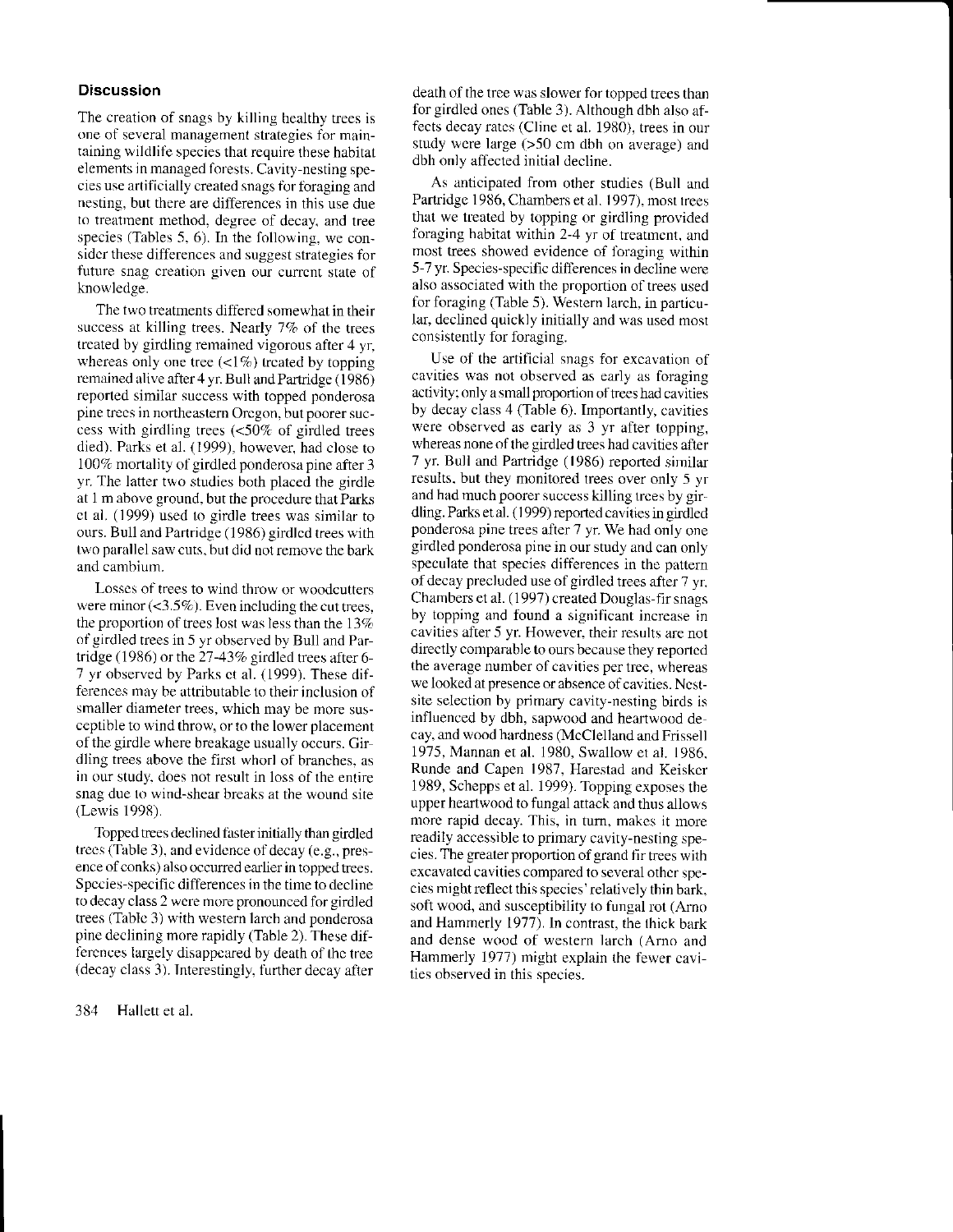In conclusion, the results of our and other studies on artificial snag creation suggest that a strategy for creating snags that conbines different treatment methods, a variety of species, and a staggered time schedule is appropriate until further monitoring and additional experiments are completed. The choice of snag creation method presents trade-offs in cost and safety versus effectiveness in providing habitat for cavity nesting species early on. The costs per tree for girdling are less than for topping (Lewis 1998), but girdling may be less cost-eflective for two reasons: the kill rate is generally less than for topping, and girdled trees do not provide suitable conditions for cavity nesting as early as topped trees. Con tinued monitoring will be necessary to determine when girdled trees are used for cavity nesting. and if girdled trees remain standing longer than topped trees. Consequently, topping of some trees is advisable in the near term to ensure nesting habitat.

Bull and Partridge (1986) treated some girdled trees with fungal inoculation, but this was no more successful than girdling alone. Although our experiments-in-progress with fungal inoculation did not include a combined treatment with girdling. this may be an approach that could result in earlier use by cavity nesters. Other combined ap proaches (e.g.. limbing and girdling) also need to be assesscd.

The period of availability of artificial snags can be lengthened by selecting a mixture of tree

# Literature Cited

- Amo, S. F., and R. P. Hammerly. 1977. Northwest Trees. The Mountaineers, Seattle, Washington.
- Bull, E. L., C. G. Parks, and T. R. Torgerson. 1997. Trees and logs important to wildlife in the interior Columbia River basin. USDA Forest Service General Technical Report PNW-GTR-391. Pacific Northwest Research Station, Portland. Oregon.
- Bull, E. L., and A. D. Partridge. 1986. Methods of killing trees for use by cavity nesters. Wildlife Society Bulletin 14:142-146.
- Campbell, L. A., J. G. Hallett, and M. A. O'Connell. 1996. Conscrvation of bats in managed forests: roost use by Lasionycteris noctivagans. Journal of Mammalogy 77:976-984.
- Chambers, C. L., T. Carrigan, T. E. Sabin, J. Tappeiner, and W. C. McComb. 1997. Use of artificially created Douglasfir snags by cavity-nesting birds. Western Journal of Applied Forestry 12:93-97.
- Clire. S. P. A. B. Berg, and H. M. Wighr. 1980. Snag char acteristics and dynamics in Douglas-fir forests, west-

species for snag creation and by staggering treatment. Western larch, for example, becomes useful for foraging earlier than other species, whereas species such as grand fir may provide nesting habitat earlier. Similar recommendations (Scott 1979; Mannen et al. 1980; Steeger and Hitchcock 1998; Zamowitz and Manuwal 1985) have been made to forest managers to strive for high species richness. density, and diversity when selecting suitable habitat to preserve cavity ncsters. lt also would be advisable to stagger treatment of leave trees over a period greater than 10 yr. This strategy would ensure a morc natural distribution of snags in all decay classes over a longer period of time.

#### Acknowledgements

We thank Ryan Forsberg and Sarah Klobas for assistance in monitoring trees, and Patty Martin for logistical assistance. Evelyn Bull. Diane Hildebrand, Jeff Lewis, and two anonymous reviewers provided helpful comments on an earlier version of the manuscript. The McNair Scholars Program of Eastem Washington University and its administrators, Karen McKinney and Cynthia Dukich, provided program and summer support toTL. Additional funding was provided by USDA Forest Service Challenge Cost-share Grants to MAB and by the Timber, Fish and Wildlife Program administered through the Washington State Department of Natural Resources to JGH and MAOC.

ern Oregon. Journal of Wildlife Management 44:773-186.

- Ganey, J. L. 1999. Snag density and composition of snag populations on two National Forests in northern Arizona. Forcst Ecology and Management i 17:169-178.
- Harestad, A. S., and D. G. Keisker. 1989. Nest tree use by primary cavity-nesting birds in south central British Columbia. Canadian Journal of Zoology 67:1067-1073.
- Harrod, R. J., W. L. Gaines, W. E. Hartl, and A. Camp. 1998. Estimating historical snag density in dry forcsts cast of the Cascade Range. USDA Forest Service General Technical Report PNW-GTR-428. Pacific Northwest Research Station, Portland, Oregon.
- Lee, P. 1998. Dynamics of snags in aspen-dominated midboreal forests. Forest Ecology and Management 105:263-272.
- Lewis, J. C. 1998. Creating snags and wildlife trees in commercial forest landscapes. Western Journal of Applied Forestry 13:97-101.
- Li. P, and T. E. Martin. 1991. Nest-site selection and nesting success of cavity-nesting birds in high elevation forest drainages. The Auk 108:405-418.